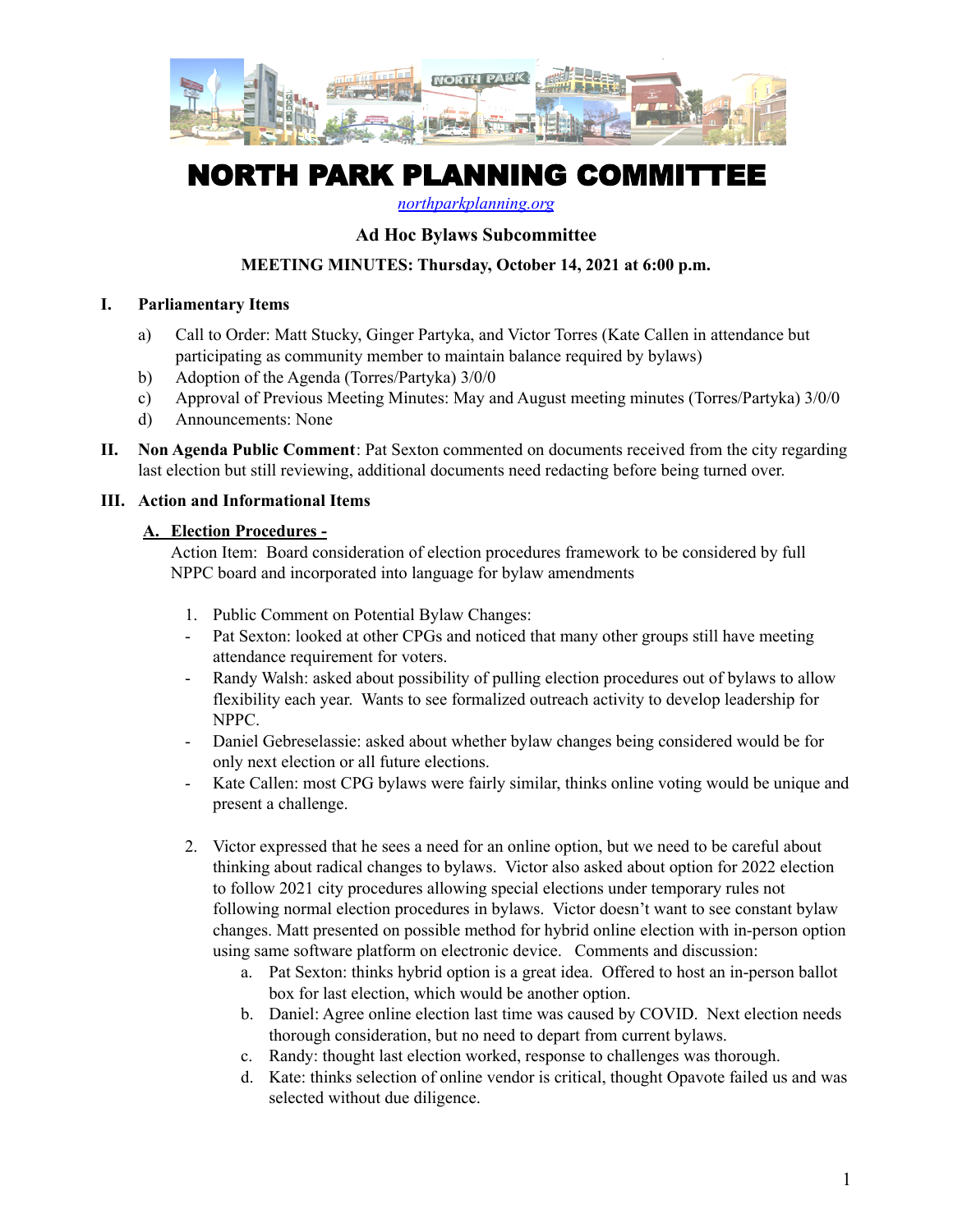- e. Ginger: current bylaws require in person voting and voting in pen, so any other options would require bylaw amendments. Also noted several other CPGs did not have meeting attendance requirement.
- f. Randy: thinks hybrid option is more inclusive and makes it easier to vote.
- g. Pat: at last election, software showed several voters who said they voted weren't counted. Has concerns with digital ballots. Requiring computers, even in person, won't work for everyone. But supports online option if wanted by voter.
- h. Kate: has concerns with completely eliminating the option of paper ballots. Thinks after last election, community would not support election without paper ballots.
- i. Adrian: sees benefit of paper ballots for older population.
- j. Matt asked about whether there are concerns with mixing online with paper ballots and introducing counting errors.
- k. Victor: with a large enough elections subcommittee, counting is not an issue. Also suggested limiting March meeting to only election.
- l. Ginger: likes to see method that allows for unique identification of each voter and centralized vote counting. Hybrid option would lead to complications that need to be carefully addressed.
- m. Daniel: NPPC has used paper ballots in the past and it worked.
- n. Randy: thinks worth talking with online vendors to ask about concerns. Sees need for paper option, but online voting is good option.
- o. Kate: doesn't think the term "hybrid" election should apply to all-electronic election without paper ballots.
- p. Pat: on voting night, tally must be completed.
- q. Matt: understands concerns with online option and need to maintain secret ballot.
- r. Victor: not everyone has email or computer, can't be disenfranchised by eliminating paper ballot option.
- s. Matt asked if anyone had problem with including an online option assuming paper ballots were another option: Daniel and Kate expressed support for online as one option.
- t. Randy thought slates might have boosted turnout, expressed that California is a voter-inclusive state.
- u. Matt tried to summarize comments: appeared to be consensus for in-person voting with paper ballots with an online option.. No objections to this general statement.
- 3. Voting Windows: Matt mentioned CP 600-24 requires in-person option, what is interest in expanding voting window?
	- a. Ginger: thinks election needs to end at March meeting, any other voting options are beforehand.
	- b. Kate: Thinks default voting option should be paper with online voting option. Victor phrased online voting as "enhancement."
	- c. Daniel: thinks in-person option can't conflict with NPPC meeting time if meeting is on Zoom.
	- d. Pat: candidates should appear at February meeting for introductions. Suggested 7-9pm election window with another Saturday voting option.
	- e. Kate: supported Saturday option.
	- f. Daniel and Randy expressed support for candidate introductions at February meeting.
	- g. Matt summarized with comments from board: two-week online voting window, "at least" 2-hour voting window at March meeting, with "at least" 3-hour Saturday voting window to be determined by elections subcommittee and announced at February meeting.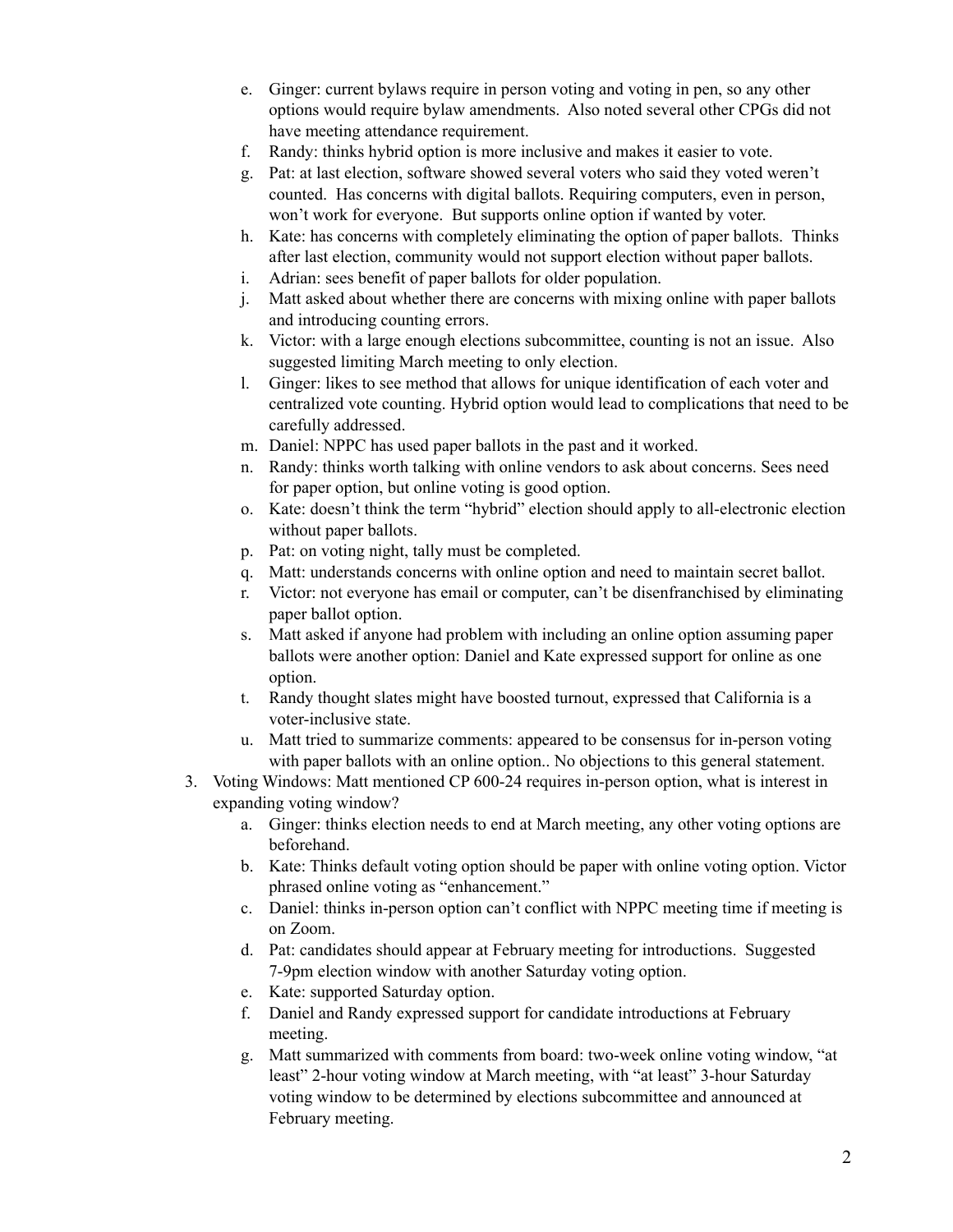- 4. Tie vote?
	- a. Ginger: supports change to random selection rather than runoff
	- b. Daniel: supports coin-flip
	- c. Randy: asked about three-way tie
	- d. Matt: noted other groups allow coin flip, drawing of straws, or other random option determined by elections subcommittee.
	- e. Victor: to make running an election easier, random selection works.
- 5. Write-in candidates?
	- a. Daniel: write-in candidates are often a protest, should be allowed.
	- b. Ginger: adding write-in option adds complexity, questioned whether it was worth maintaining option instead of simplifying.
	- c. Kate: write-in candidates are rarely viable, but not worth prohibiting.
	- d. Victor: not a big issue, might as well allow.
	- e. Matt agreed it was not a big issue.
- 6. Meeting attendance requirement: Matt expressed support for maintaining requirement for candidates, but eliminating for voters.
	- a. Pat: thinks maintaining requirement shows commitment.
	- b. Victor: requirement isn't onerous.
	- c. Ginger: feels strongly that requirement should be eliminated. Votes for many offices where she hasn't personally attended meeting in person. Voting shows people care about community.
	- d. Daniel supports requiring attendance.
	- e. Matt noted the fundamental disagreement that won't be resolved at this meeting, suggested tabling.
	- f. Randy supports raising requirement for candidates to attend more meetings.
- 7. Establishing eligibility to vote: should we establish eligibility beforehand or allow alternative methods? Matt mentioned option in Kensington to establish with first-class postmarked mail. Also noted problems with maintaining records of eligibility documents.
	- a. Kate: concerned about using mail to establish eligibility.
	- b. Randy: thinks NPPC should be as light as possible to be voter-centric.
	- c. Daniel: suggested allowing people to maintain eligibility from past elections.
	- d. Victor: satisfied with leaving eligibility documentation alone. Supports opening up eligibility window to three months before election.
	- e. Pat: require people to vote in person if they need to establish eligibility by alternative method and allow subcommittee to verify and not retain records.
	- f. Ginger: always risk of people voting if not eligible, but NPPC is not of such importance to be overly concerned about widespread voter fraud. Supports 3-month window to establish eligibility. Suggested breakout room in Zoom meeting as option for validating documents.
	- g. Randy: supports self-certification.
	- h. Victor: self-certification could be problematic.
	- i. Matt noted that if in-person eligibility allowed, documentation would be incomplete if sought in public records act request, which would lower value.
	- j. Pat: noted that eligibility documentation is only an issue with online voting option.
- 8. Size of election subcommittee
	- a. Victor: supports 5 subcommittee members.
	- b. Daniel: has served on elections subcommittee, noted that additional volunteers can assist with election even if not on subcommittee.
	- c. Pat: would like to see someone new every year.
	- d. Victor: supports having community members requirement.